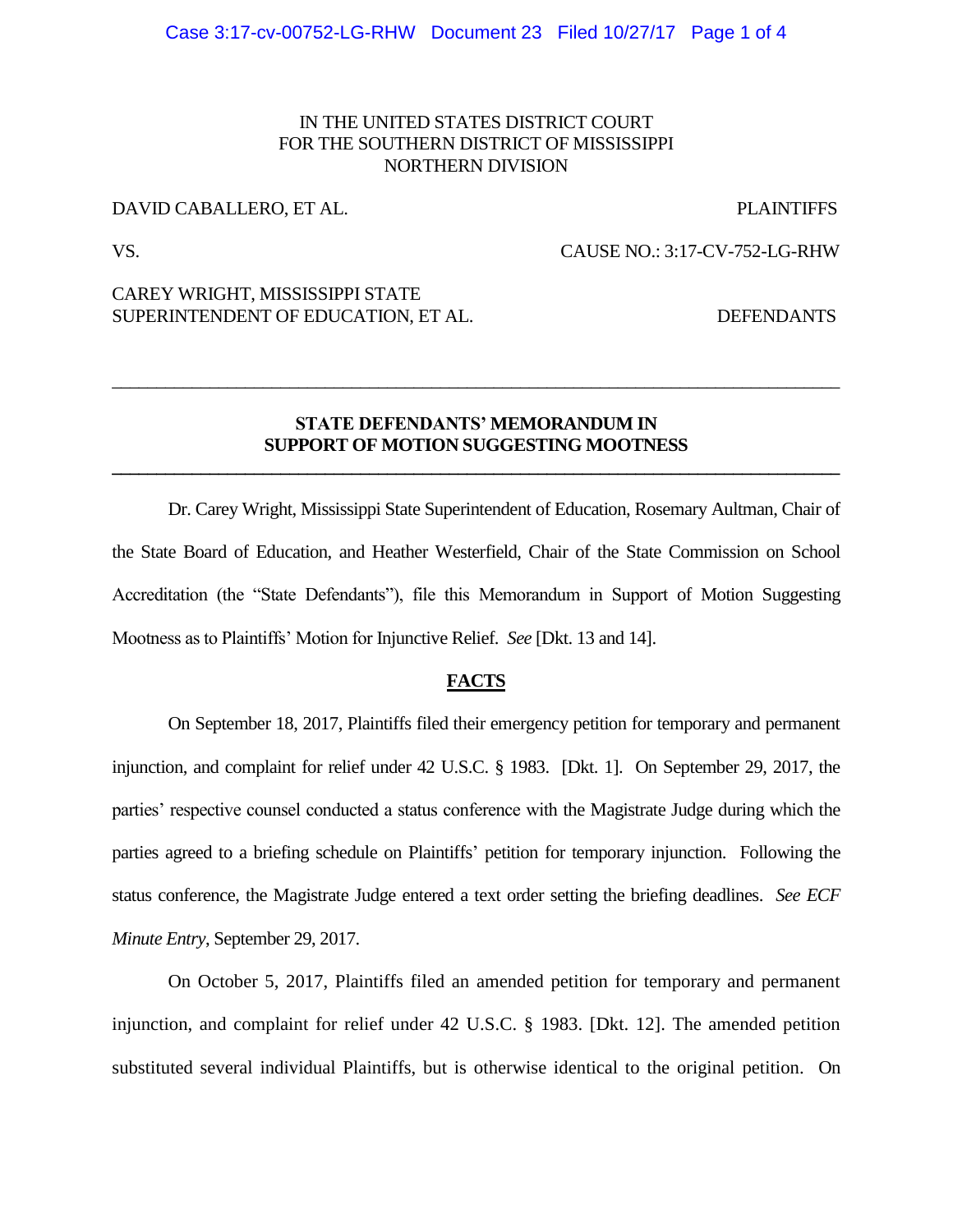### Case 3:17-cv-00752-LG-RHW Document 23 Filed 10/27/17 Page 2 of 4

October 10, 2017, Plaintiffs filed a motion for preliminary injunction and declaratory judgment, [Dkt. 13] and supporting memorandum, [Dkt. 14]. Plaintiffs seek to enjoin the State Defendants from "any takeover or further proceedings concerning the Jackson Public School District." ("JPSD") [Dkt. 12], p. 40, ¶ (b). On October 17, 2017, the State Defendants filed their memorandum in opposition to the motion for preliminary injunction and declaratory judgment. [Dkt. 15]. On October 25, 2017, Plaintiffs filed their reply in support of the motion for preliminary injunction. [Dkt. 19].

On October 26, 2017, the Office of the Governor, Office of the Mayor of the City of Jackson, the Jackson Public School District and W.K. Kellogg Foundation entered into a Memorandum of Understanding regarding the Jackson Public School District. *See* Exhibit A*, Memorandum of Understanding* ("MOU"). The MOU recites, in part, that "[i]n September 2017, the State Board of Education requested the Governor declare a state of emergency for JPS and start the process of state takeover. However, the Governor, the Mayor and JPS propose a different approach. . . ." *See* Exhibit A, MOU, p.1. Plaintiffs' claims for prospective injunctive relief are moot.<sup>1</sup>

#### **ANALYSIS**

"If a case has been rendered moot, a federal court has no constitutional authority to resolve the issues that it presents." *Hancock Cty. Bd. of Sup'rs v. Ruhr*, 487 Fed. Appx. 189, 199 (5th Cir. 2012). Moreover, a federal court is obligated to review issues of mootness at all stages of the litigation and may raise the issue on its own if the parties remain silent. *See Guillory v. Hodge*, 2016 WL 1175282, at \*2, n.5 (citing *Dailey v. Vought Aircraft Co.*, 141 F.3d 224, 227 (5th Cir. 1998)); *see also* Fed. R. Civ. P. 12(h)(3) ("If the court determines at any time that it lacks subject matter jurisdiction, the court must dismiss the action."). A case is moot when an "intervening factual event . . . causes the [petitioner] to no longer have a present right to be vindicated or a stake or interest in the outcome." *Dailey,* 141 F.3d at 227 (citations omitted); *see also Elmore v. Ford*, 2012 WL 1715325

 $\overline{\phantom{a}}$ 

<sup>&</sup>lt;sup>1</sup> Plaintiffs' retrospective state law claim for declaratory relief is barred by the Eleventh Amendment.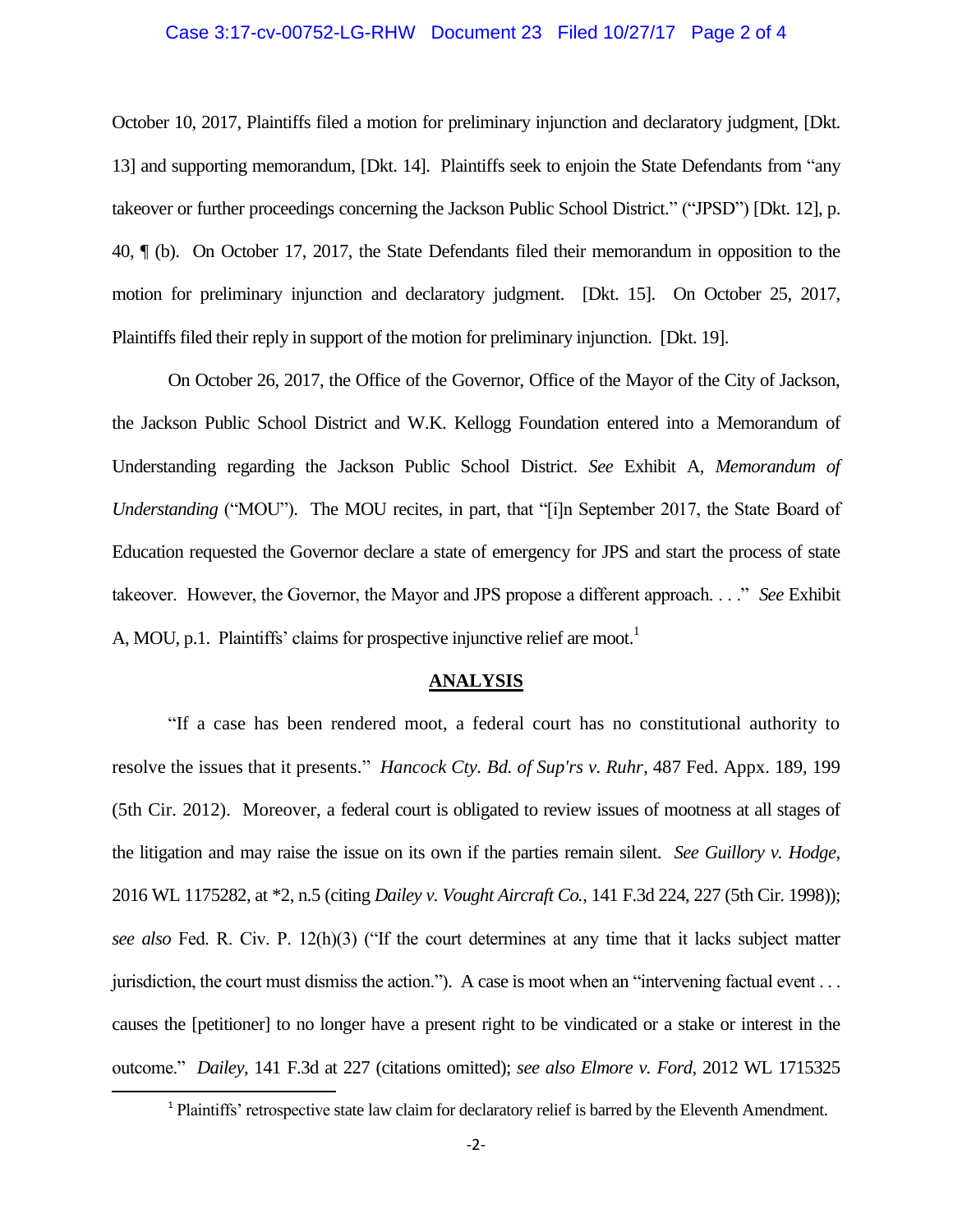### Case 3:17-cv-00752-LG-RHW Document 23 Filed 10/27/17 Page 3 of 4

(S.D. Miss. April 17, 2012), *report and recommendation adopted*, 2:11-CV-256-KS-MTP, (S.D. Miss. May 14, 2012).

Plaintiffs' combined motion and memorandum in support of declaratory judgment and preliminary injunction, [Dkt. 14], seeks an injunction prohibiting the State Defendants from taking any further action regarding a state takeover of the JPSD. [Dkt. 14], p. 34, ¶ (b). This request for relief has been rendered moot in light of the MOU which provides that the "Governor, the Mayor and JPS propose a different approach" to a state takeover of the School District. *See* Exhibit A, p.1.

Further, Plaintiffs' claims alleged in the purported *emergency* motion for declaratory judgment are not only moot in light of the MOU, but also barred by the Eleventh Amendment through the application of *Pennhurst State School & Hospital v. Halderman*, 465 U.S. 89, 106 (1984), as to state law claims and application of *Ex parte Young*, 209 U.S. 123 (1908) as to federal law claims.<sup>2</sup> [Dkt. 14], p. 34, ¶ (a). The State Defendants previously addressed the Eleventh Amendment's bar to Plaintiffs' state law claims. *See* [Dkt. 15], pp. 10-12.

In the end, the MOU renders moot the Plaintiffs' complaint as to all prospective claims for injunctive relief and the retrospective claims for declaratory relief are barred by the Eleventh Amendment and application of *Ex parte Young*. The State Defendants submit that Plaintiffs should promptly inform the Court and the State Defendants whether they intend to voluntarily dismiss the complaint in its entirety.

#### **CONCLUSION**

For the reasons set forth, the State Defendants suggest that Plaintiffs' claims for prospective injunctive relief are moot and that Plaintiffs should inform the Court and the State Defendants whether they intend to voluntarily dismiss the complaint in its entirety.

 $\overline{\phantom{a}}$ 

<sup>&</sup>lt;sup>2</sup> The *Ex parte Young* exception to Eleventh Amendment immunity applies only when relief is sought that serves directly to bring an end to a present violation of federal law. Plaintiffs seek no such relief in this case.